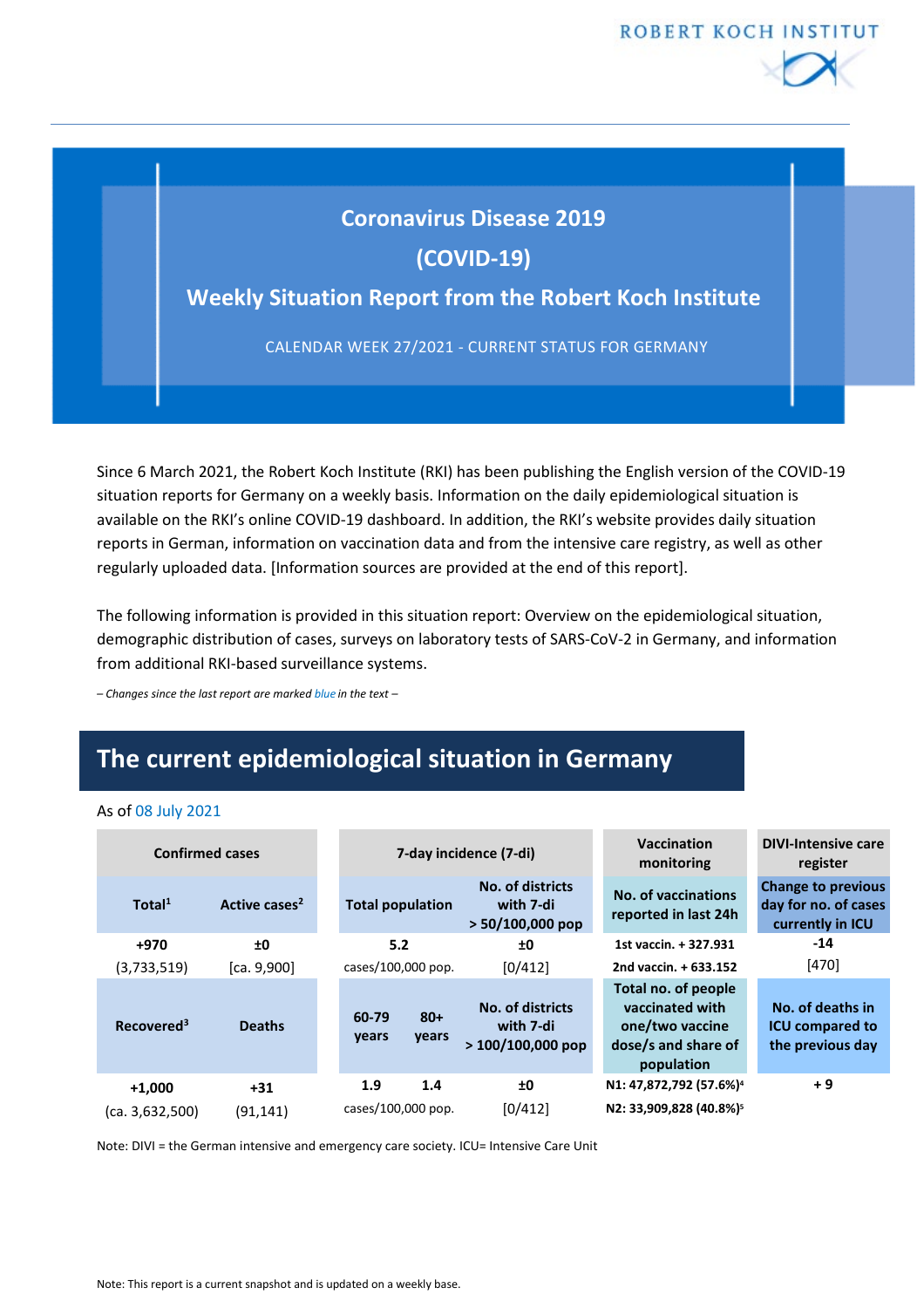As of 08/07/2021, 3,733,519 laboratory-confirmed COVID-19 cases as well as 91,141 deaths associated with COVID-19 were shared with the RKI. The current national 7-day incidence is 5.2 cases per 100,000 population.

Since 26/12/2020, a total of 47,872,792 people in Germany have been vaccinated at least once (vaccination uptake 57.6%)<sup>4</sup> and 33,909,828 people have been vaccinated fully against COVID-19 (vaccination uptake 40.8%)5

On 08/07/2021 (12:15 PM) 470 COVID-19 patients were in intensive care. +17 COVID-19 patients were newly admitted. The resulting number of cases under treatment was -14 compared to the prior day. +9 COVID-19 patients died on ICU since the prior day.

In calendar week 26, 2021 the number of patients treated with acute respiratory illness continued to increase. It is now slightly higher compared to the usual average for this time of the year. It seems that the current behaviour of people does not prevent transmission of respiratory illnesses as before. However, the number of patients with severe acute respiratory illness in the hospitals participating in the Hospital Surveillance System ICOSARI slightly decreased. The percentage (5 %) of COVID-19 among those severely ill is comparable to the week before (4 %).

#### **Geographical distribution of cases**

[Table](#page-1-0) 1 shows the number of laboratory-confirmed cases of COVID-19 reported to and validated by the RKI.

<span id="page-1-0"></span>Table 1: Number and cumulative incidence (per 100,000 population) of laboratory-confirmed COVID-19 cases and deaths for each federal state electronically reported to RKI, Germany (08/07/2021, 12:00 AM). The number of new cases includes positive cases reported to the local health department on the same day as well as on previous days.

|                                   | <b>Cumulative cases</b>         |                        |                           | Last 7 days                    |                                        | <b>Cumulative deaths</b> |                                      |
|-----------------------------------|---------------------------------|------------------------|---------------------------|--------------------------------|----------------------------------------|--------------------------|--------------------------------------|
| <b>Federal State</b>              | <b>Total number</b><br>of cases | Number of<br>new cases | Cases/<br>100,000<br>pop. | Cases in<br>the last<br>7 days | 7-day<br>incidence/<br>100,000<br>pop. | Number of<br>deaths      | Number of<br>deaths/<br>100,000 pop. |
| <b>Baden-Wuerttemberg</b>         | 501,287                         | 121                    | 4,516                     | 567                            | 5.1                                    | 10,292                   | 93                                   |
| <b>Bavaria</b>                    | 648,417                         | 187                    | 4,940                     | 766                            | 5.8                                    | 15,284                   | 116                                  |
| <b>Berlin</b>                     | 180,429                         | 51                     | 4,917                     | 228                            | 6.2                                    | 3,563                    | 97                                   |
| <b>Brandenburg</b>                | 108,758                         | 13                     | 4,313                     | 71                             | 2.8                                    | 3,811                    | 151                                  |
| <b>Bremen</b>                     | 27,501                          | $\mathbf{1}$           | 4,037                     | 50                             | 7.3                                    | 488                      | 72                                   |
| <b>Hamburg</b>                    | 77,542                          | 28                     | 4,198                     | 149                            | 8.1                                    | 1,597                    | 86                                   |
| <b>Hesse</b>                      | 291,440                         | 112                    | 4,635                     | 523                            | 8.3                                    | 7,549                    | 120                                  |
| Mecklenburg-<br>Western Pomerania | 44,166                          | 3                      | 2,746                     | 16                             | 1.0                                    | 1,161                    | 72                                   |
| <b>Lower Saxony</b>               | 261,437                         | 97                     | 3,271                     | 365                            | 4.6                                    | 5,791                    | 72                                   |
| North Rhine-Westphalia            | 817,383                         | 209                    | 4,554                     | 1,019                          | 5.7                                    | 17,190                   | 96                                   |
| <b>Rhineland-Palatinate</b>       | 155,483                         | 54                     | 3,798                     | 259                            | 6.3                                    | 3,894                    | 95                                   |
| <b>Saarland</b>                   | 41,591                          | 14                     | 4,214                     | 72                             | 7.3                                    | 1,027                    | 104                                  |
| Saxony                            | 285,971                         | 24                     | 7,023                     | 74                             | 1.8                                    | 10,098                   | 248                                  |
| Saxony-Anhalt                     | 99,271                          | 16                     | 4,523                     | 28                             | 1.3                                    | 3,428                    | 156                                  |
| Schleswig-Holstein                | 64,016                          | 31                     | 2,205                     | 112                            | 3.9                                    | 1,623                    | 56                                   |
| <b>Thuringia</b>                  | 128,827                         | 9                      | 6,039                     | 58                             | 2.7                                    | 4,345                    | 204                                  |
| <b>Total</b>                      | 3,733,519                       | 970                    | 4,489                     | 4,357                          | 5.2                                    | 91,141                   | 110                                  |

Note: Quality checks and data cleaning by the health authorities and regional offices can lead to corrections to cases that were previously shared with RKI, such as retrospective detection of duplicate reports. This can occasionally lead to a slight reduction in the number of new cases.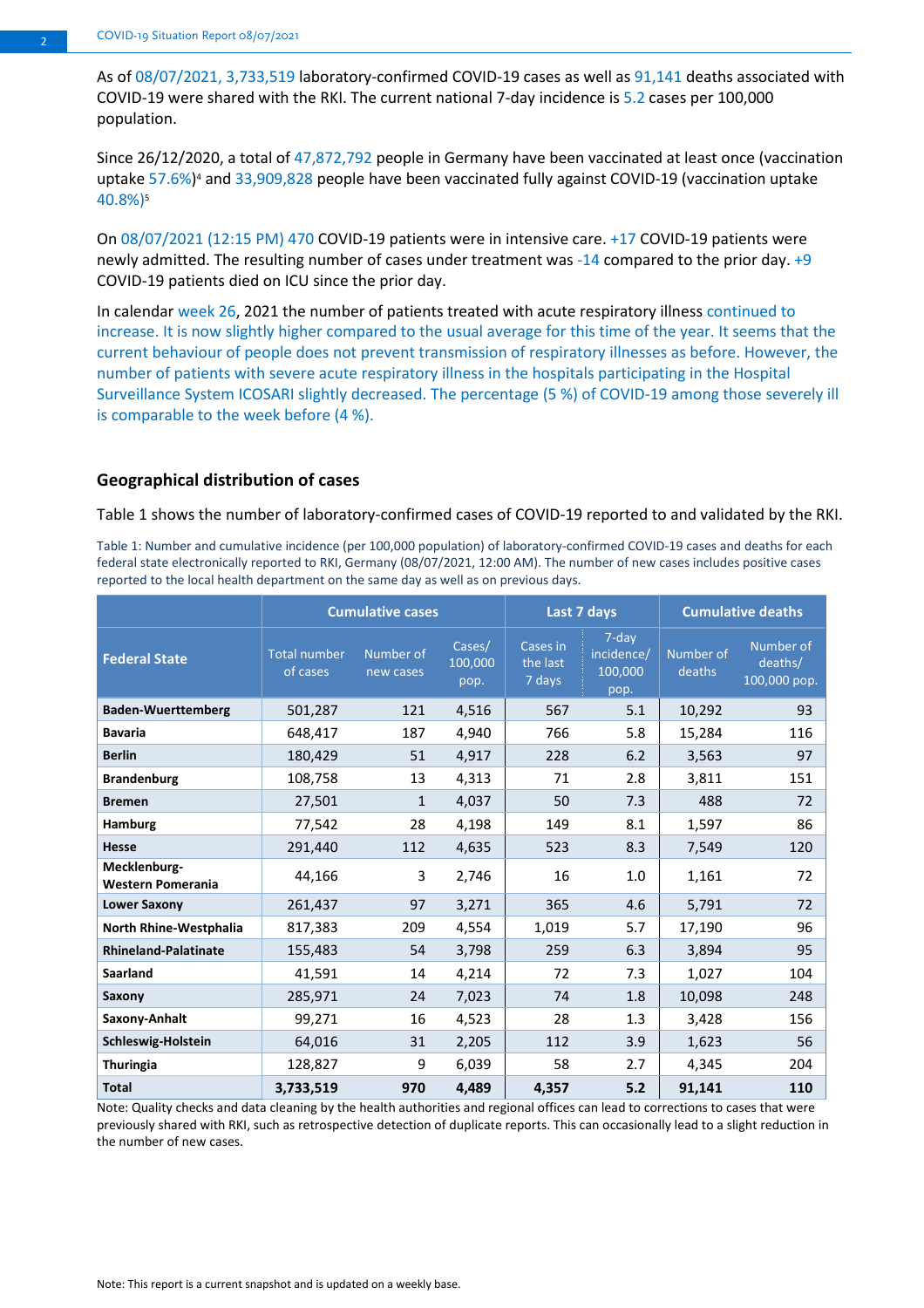#### **Demographic distribution of cases**

The age-specific 7-day incidence is shown using a heat map (Figure 1). Age-specific case numbers and agespecific 7-day incidences can be accessed through the following link: [www.rki.de/covid-19-altersverteilung.](http://www.rki.de/covid-19-altersverteilung)





Figure 1: 7-day-incidence of reported COVID-19 cases by age group and reporting week (n=3,531,726 cases) with respective data in the weeks 28 to 53, 2020, and weeks 01-26, 2021 (as of 06/07/2021, 12:00 AM). Data source: The mandatory surveillance system according to the German Data Protection Act.

Figure 2 shows the total number of cases with or without COVID-19-relevant symptoms as well as the proportion of hospitalised and deceased cases. Since deaths occur on average 2-3 weeks after infection, additional reports of deaths are expected for the most recent three weeks. The data used for this figure can be accessed through the following link: www.rki.de/covid-19-tabelle-klinische-aspekte.



Figure 2: COVID-19 cases with or without COVID-19-relevant symptoms and the proportion of deceased and hospitalised cases for the weeks 10-53, 2020 and weeks 01-26, 2021 (06/07/2021, 12:00 AM). These numbers/proportions may change as a result of delays to reporting and data corrections. Data source: Mandatory surveillance system according to the German Data Protection Act.

Note: This report is a current snapshot and is updated on a weekly base.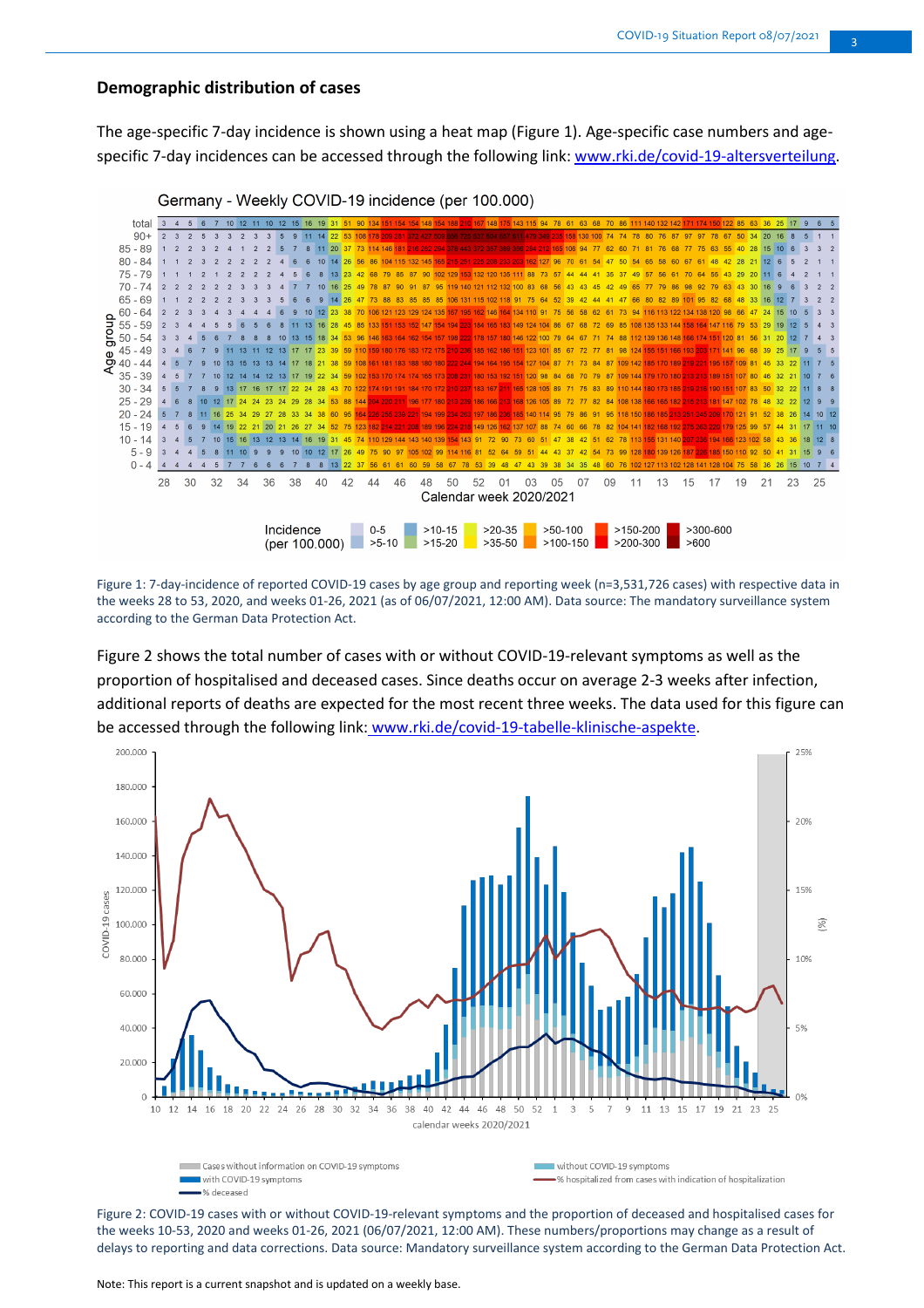Figure 3 shows the reported deaths associated with COVID-19 by calendar week according to the date of death. For recent weeks, further reports of deaths among reported cases can be expected.



Figure 3: Number of reported deaths associated with COVID-19 according to week of death for the reporting weeks 10-53, 2020, and weeks 01-26, 2021 (06/07/2021, 12:00 AM). Further reports of deaths are expected for weeks 24-26/2021.

# **Information on SARS-CoV-2 laboratory tests in Germany**

The RKI assesses the number of PCR tests for SARS-CoV-2 carried out in Germany on a weekly basis by merging data from university hospitals, research institutions as well as clinical and outpatient laboratories throughout Germany. These data are shared voluntarily with the RKI from the following sources: An internet-based RKI test laboratory survey, the network for respiratory viruses (RespVir), the laboratorybased SARS-CoV-2 surveillance established at the RKI (an extension of the Antibiotic Resistance Surveillance (ARS)), and the enquiry of a professional association of laboratory medicine.

<span id="page-3-0"></span>Table 2 shows the number of tests, the proportion of positive tests, as well as the number of reporting laboratories since the start of testing in Germany. Since laboratories can register and correct the tests from previous calendar weeks at a later date, it is possible that the ascertained numbers can change retrospectively. It should be noted that the number of tests is not the same as the number of people tested, since the data may include multiple tests from the same individuals within a time period of a few weeks [\(Table 2\)](#page-3-0). Complete data since the beginning of testing are available through the following link: <http://www.rki.de/covid-19-testzahlen> (*in German)*. The current testing criteria can be found through the following link[: www.rki.de/covid-19-testkriterien](http://www.rki.de/covid-19-testkriterien) (*in German*).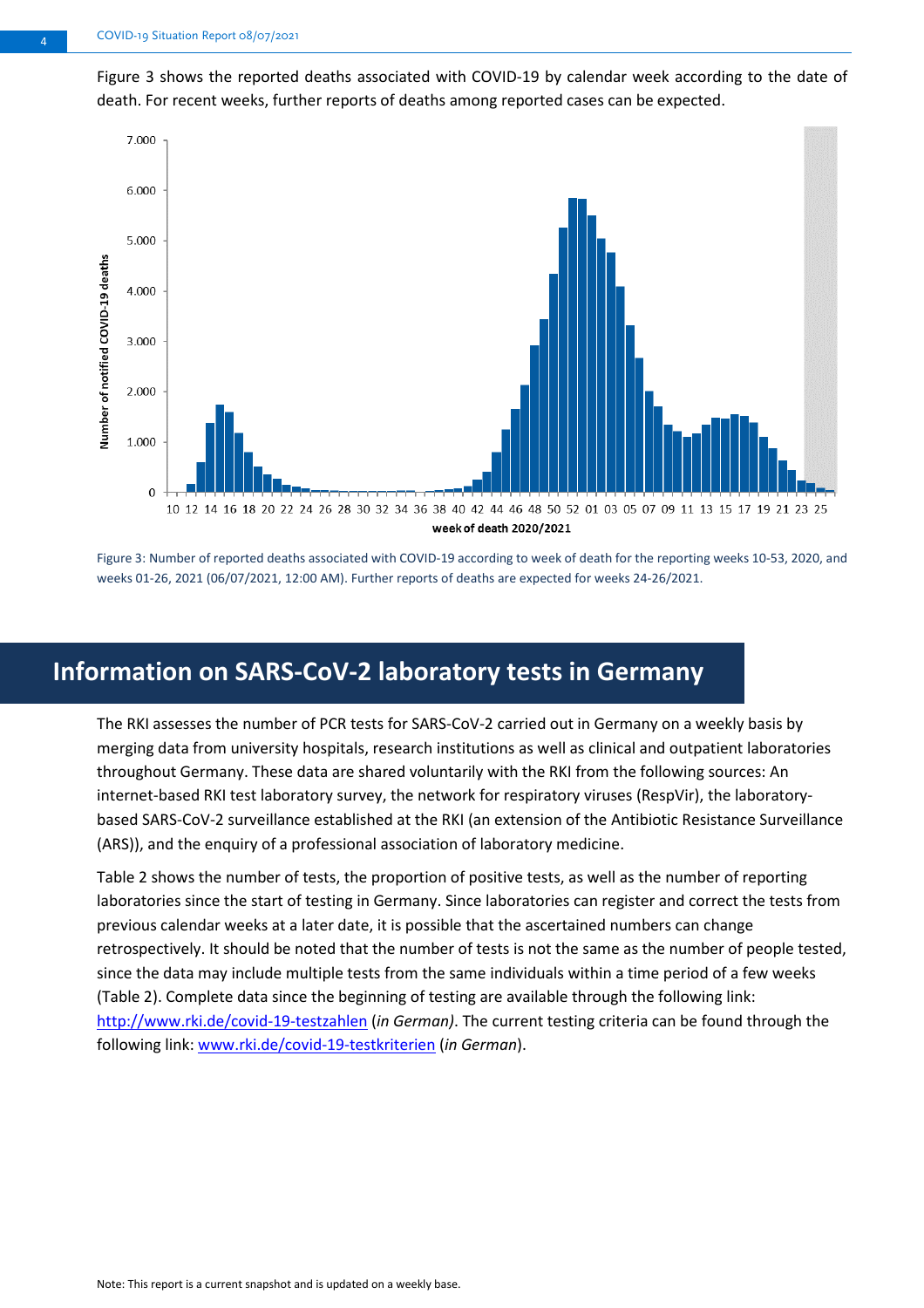| <b>Calendar week</b>                        | <b>Number of</b><br>tests | <b>Positive tests</b> | <b>Proportion</b><br>positive (%) | <b>Number of reporting</b><br><b>laboratories</b> |
|---------------------------------------------|---------------------------|-----------------------|-----------------------------------|---------------------------------------------------|
| Up to & incl. week<br>calendar week 16/2021 | 55,522,864                | 3,700,645             |                                   |                                                   |
| 17/2021                                     | 1,360,960                 | 152,086               | 11.17                             | 211                                               |
| 18/2021                                     | 1,255,724                 | 128,709               | 10.25                             | 212                                               |
| 19/2021                                     | 1,100,259                 | 90,312                | 8.21                              | 210                                               |
| 20/2021                                     | 1,218,879                 | 70,279                | 5.77                              | 209                                               |
| 21/2021                                     | 948,957                   | 39,316                | 4.14                              | 208                                               |
| 22/2021                                     | 881,789                   | 27,440                | 3.11                              | 208                                               |
| 23/2021                                     | 830,132                   | 19,211                | 2.31                              | 207                                               |
| 24/2021                                     | 726,368                   | 10,398                | 1.43                              | 203                                               |
| 25/2021                                     | 707,975                   | 6,876                 | 0.97                              | 205                                               |
| 26/2021                                     | 693,438                   | 5,519                 | 0.80                              | 199                                               |
| Total                                       | 65,247,345                | 4,250,791             |                                   |                                                   |

Table 2: Number of SARS-CoV-2-laboratory tests carried out in Germany (as of 06/07/2021 12:00 PM)

# **Information from additional RKI-based surveillance**

## **systems on acute respiratory illnesses**

GrippeWeb ("FluWeb") is a platform at RKI for monitoring the activity of acute respiratory illness (ARI) within the population in Germany. In week 26, 2021, the ARI rate increased further in all age groups. Further information can be found through the following link[: https://grippeweb.rki.de/.](https://grippeweb.rki.de/)

The Influenza Working Group (AGI) monitors ARI through a sentinel primary care network. In week 26, 2021, the number of patient visits (consultations) due to ARI (ARI consultation rate) increased in all age groups. The total ARI rates in both systems are slightly higher than the values seen in previous years.

Through virological surveillance of the AGI, respiratory viruses were detected in 116 of 159 sentinel samples (73%) in week 26, 2021. Among those, rhinovirus was found in 82 (52%) samples, parainfluenzavirus in 37 (23%) samples, human seasonal coronavirus (hCoV) in 12 (8%) samples. Human metapneumovirus and SARS-CoV-2 were found in one sample each (1%). Influenza virus or respiratory syncytialvirus (RSV) were detected in none of the 159 sentinel samples in week 26, 2021. Further national and regional information can be found through the following links[: https://influenza.rki.de/](https://influenza.rki.de/) and [https://influenza.rki.de/Diagrams.aspx?agiRegion=0.](https://influenza.rki.de/Diagrams.aspx?agiRegion=0)

A third ICD-10 code-based system monitors severe acute respiratory illness (SARI) in newly hospitalised patients (ICD-10 codes J09 to J22: primary diagnoses of influenza, pneumonia or other acute infections of the lower respiratory tract). The total number of SARI cases slightly decreased in week 26, 2021. Of all reported SARI cases in week 26, 2021, 5% were diagnosed with COVID-19 (ICD-10 code U07.1!) (Figure 4). Please note that only patients with an ICD-10 Code for SARI as the main diagnosis were included in this analysis. Data for the recent weeks are preliminary.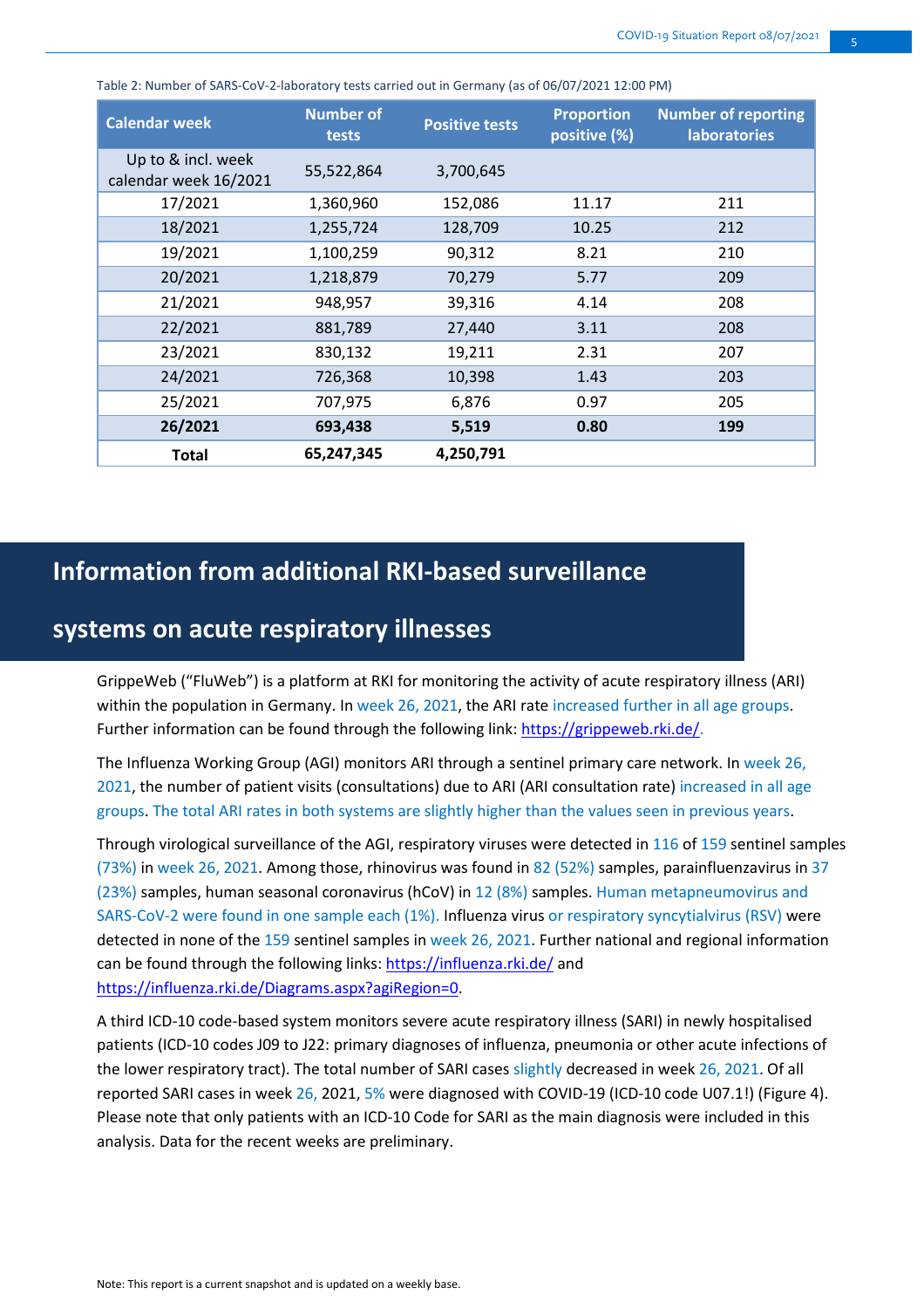

Figure 4: Weekly number of newly hospitalised SARI cases (ICD-10 codes J09-J22) and proportion of cases with a diagnosis of COVID-19 (ICD-10 code U07.1!) among SARI cases with date of admission in weeks 12, 2020 to 26, 2021. Data are derived from 72 sentinel hospitals.

## **Risk Assessment by the RKI**

Despite the recent decrease in case numbers the RKI assesses the threat to the health of the general population in Germany to be high, due to the current dynamic of the SARS-CoV-2 variant distribution and the still not high enough rate of vaccinations. The chains of infection can be retraced more easily, but outbreaks, particularly in households, day-care facilities for children and in schools, as well as in occupational settings are still found. The variants of concern (VOC) are spreading more easily and are leading to more severe infections.

In light of this increase in VOC a rigorous reduction of physical contacts, use of protective measures, as well as intensive efforts to contain outbreaks and chains of infections are necessary to reduce the number of new infections and to protect people who are vulnerable.

On 25/06/2021, the risk assessment was updated. The current version can be found through the following link: <http://www.rki.de/covid-19-risikobewertung> (*in German*).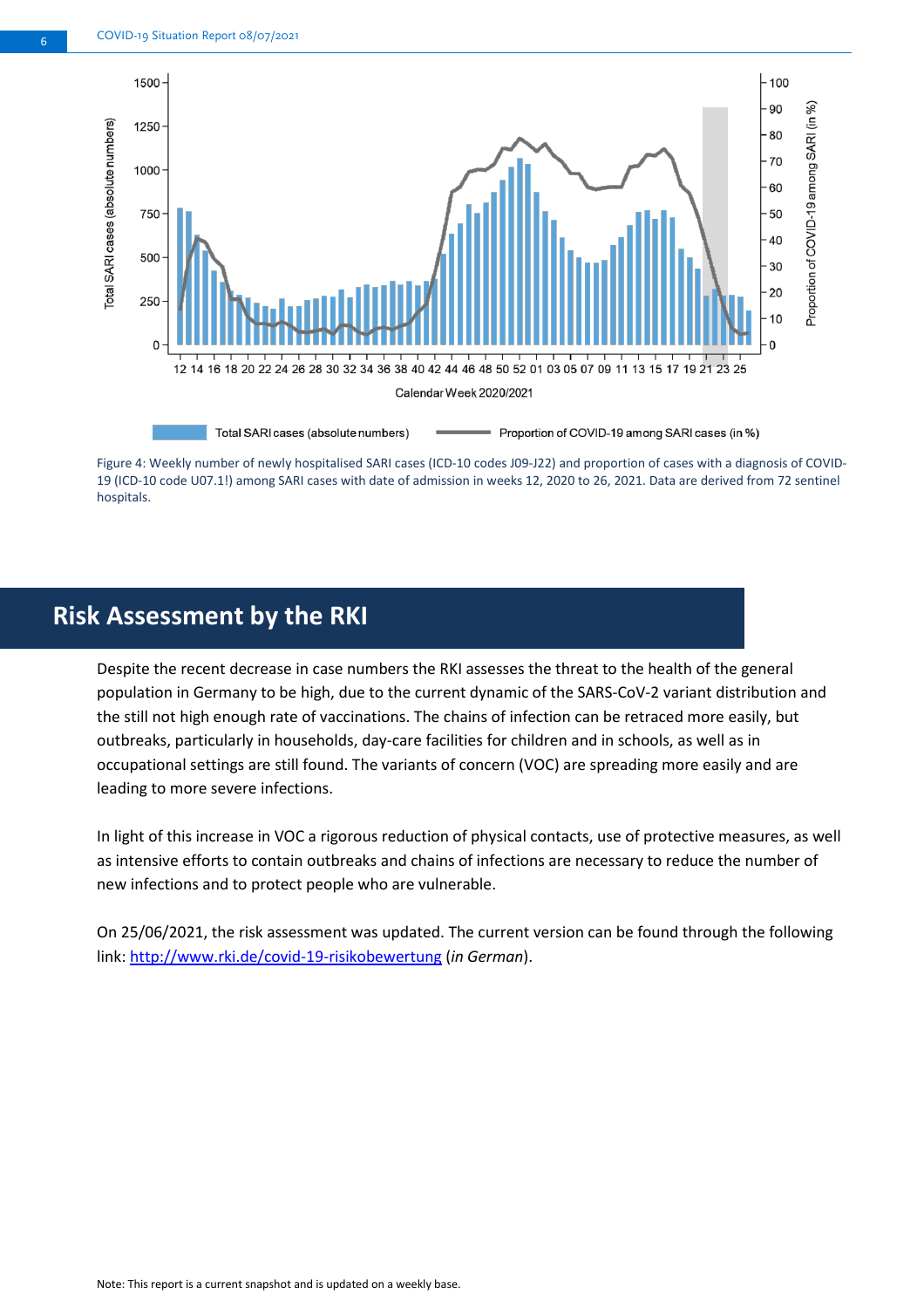# **Measures taken in Germany**

- Selected and regularly updated information on COVID-19 in English[: https://www.rki.de/covid-19-en](https://www.rki.de/covid-19-en)
- Current report on variants of concern (VOC) in Germany (07/07/2021, *in German*) <http://www.rki.de/covid-19-voc-berichte>
- CovPass-App for digital vaccination report (*in German*) <https://digitaler-impfnachweis-app.de/>
- Risk assessment in Germany:<http://www.rki.de/covid-19-risikobewertung> (25/06/2021, *in German*)
- Information on the designation of international risk areas: <http://www.rki.de/covid-19-risikogebiete> (05/07/2021, *in German*)
- Recommendation for contact management in Germany: [www.rki.de/covid-19-kontaktpersonen](http://www.rki.de/covid-19-kontaktpersonen) (07/07/2021, *in German*)
- Epidemiological profile of SARS-CoV-2 und COVID-19[: http://www.rki.de/covid-19-steckbrief](http://www.rki.de/covid-19-steckbrief) (17/06/2021, *in German*)
- Information about seroepidemiological studies in Germany: [www.rki.de/covid-19-serostudies-germany](http://www.rki.de/covid-19-serostudies-germany)
- German electronic Sequencing-Data-Hub (DESH, Deutscher elektronischer Sequenzdaten-Hub, *in German)*: [www.rki.de/covid-19-desh](http://www.rki.de/covid-19-desh)
- Recommendations on COVID-19-vaccination: [www.rki.de/covid-19-impfempfehlung](http://www.rki.de/covid-19-impfempfehlung) (*in German*)
- National Test Strategy for SARS-CoV-2 in Germany[: www.rki.de/covid-19-teststrategie](http://www.rki.de/covid-19-teststrategie) (01/07/2021, *in German)*
- ControlCOVID Options and perspectives for a stepwise withdrawal of measures till September 2021 in view of the vaccination campaign (01/06/2021, in German) [https://www.rki.de/DE/Content/InfAZ/N/Neuartiges\\_Coronavirus/ControlCovid\\_Tab.html](https://www.rki.de/DE/Content/InfAZ/N/Neuartiges_Coronavirus/ControlCovid_Tab.html)
- Important information and guidance on SARS-CoV-2 for travellers: [www.rki.de/covid-19-reisende](http://www.rki.de/covid-19-reisende) (30/06/2021, *in different languages*)
- Corona-Warn-App, the national contact tracing app: [www.rki.de/covid-19-warnapp-en](http://www.rki.de/covid-19-warnapp-en)
- Fact box: How safe and effective are COVID-19 mRNA vaccines for adults under the age of 60? (in different languages, 17/05/2021)
- <https://www.rki.de/DE/Content/Infekt/Impfen/ImpfungenAZ/COVID-19/Faktenbox-Tab.html>
- Eight simple tips for daily life during the coronavirus pandemic (in different languages, 17/05/2021) [https://www.rki.de/DE/Content/InfAZ/N/Neuartiges\\_Coronavirus/Buerger/Infografik\\_Tipps\\_Alltag.html](https://www.rki.de/DE/Content/InfAZ/N/Neuartiges_Coronavirus/Buerger/Infografik_Tipps_Alltag.html)

### **Information from the Ministry of Health**

- Publication from the Ministry of Health in Germany on the current situation and measures implemented in Germany [: https://www.bundesgesundheitsministerium.de/coronavirus/chronik](https://www.bundesgesundheitsministerium.de/coronavirus/chronik-coronavirus.html)[coronavirus.html](https://www.bundesgesundheitsministerium.de/coronavirus/chronik-coronavirus.html) *(in German) and*
- <https://www.bundesgesundheitsministerium.de/coronavirus/chronik-coronavirus.html> *(in German)* - Information from the Ministry of Health in Germany for travellers entering Germany: Frequently asked questions and answers : [https://www.bundesgesundheitsministerium.de/coronavirus-infos](https://www.bundesgesundheitsministerium.de/coronavirus-infos-reisende/faq-tests-einreisende.html)[reisende/faq-tests-einreisende.html](https://www.bundesgesundheitsministerium.de/coronavirus-infos-reisende/faq-tests-einreisende.html) *(in German)*
- Information on regional control measure regulations such as physical distancing and quarantine: <https://www.bundesregierung.de/breg-de/themen/coronavirus/corona-bundeslaender-1745198> *(in German)*
- Information on COVID-19 provided by the German government in multiple languages (Arabic, Dari, English, Farsi, French, Russian, Turkish): [https://www.bundesregierung.de/breg](https://www.bundesregierung.de/breg-de/themen/coronavirus/coronavirus-covid)[de/themen/coronavirus/coronavirus-covid](https://www.bundesregierung.de/breg-de/themen/coronavirus/coronavirus-covid)